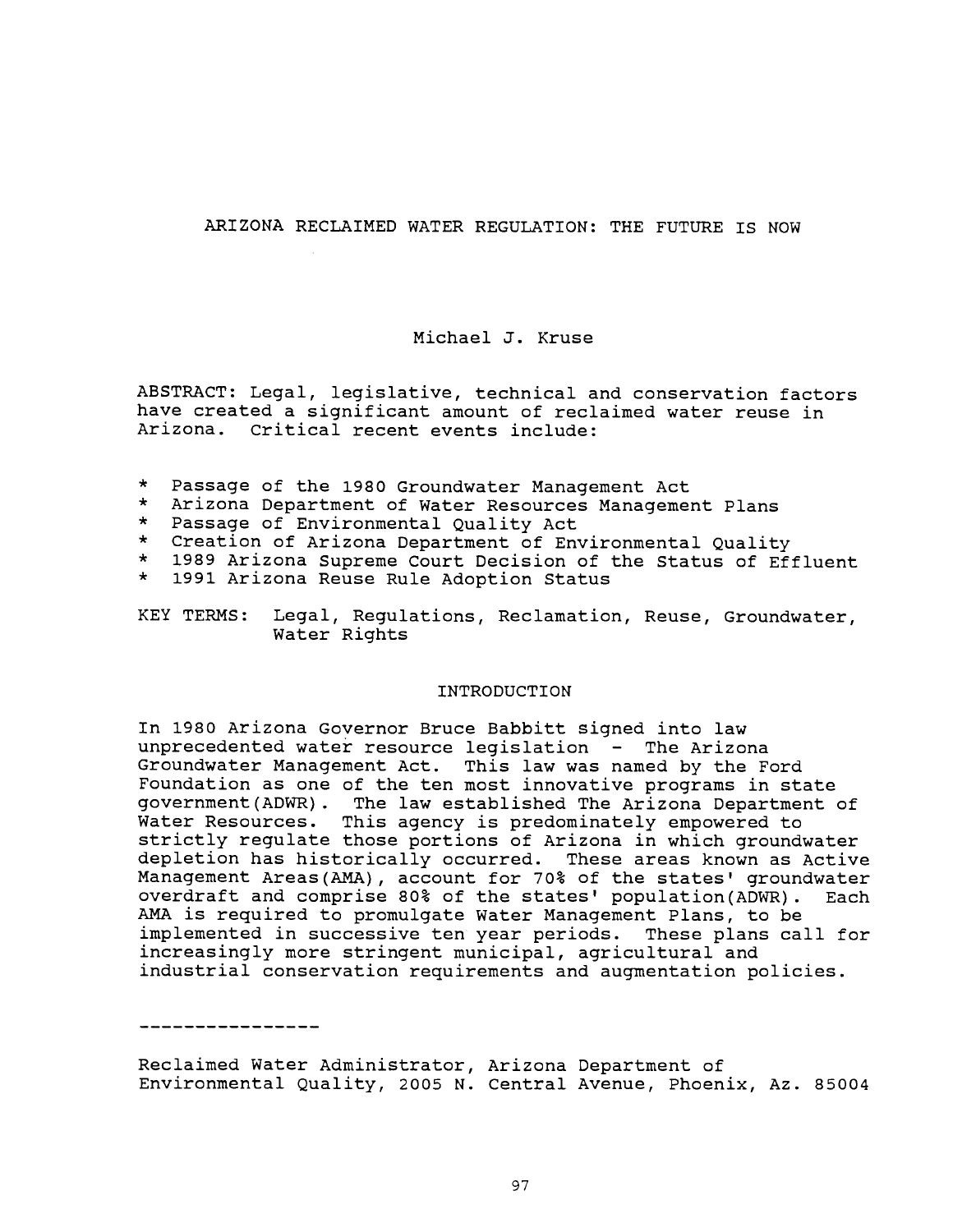The water augmentation functions include increased usage of reclaimed water and allows for the establishment of Augmentation Funds. These funds are made possible by a groundwater pumping tax (up to  $$2/acre$  ft.).

The monies could be used in part by entities applying for costsharing grants or reclaimed water projects. The projected amount generated statewide is est\_mated to be \$1.4 million. Proceeds from this tax will be used to reduce the cost of procuring alternative water supplies. Incentives are given to users of 100% effluent which include groundwater credits or increased groundwater allotments. The 1989 Arizona Legislature passed legislation which allows for the creation of Augmentation Authorities within Active Management Areas. The Augmentation Authority may also issue revenue bonds and charge water fees to contractors.

This is an additional financing and administrative mechanism for effective water resource management through a cooperative water user authority. The Phoenix A.M.A. is mandating that 75% of all water used for new school grounds, golf courses and parks be reclaimed by 1995(ADWR). Groundwater recharge of effluent is another significant method of reclaiming effluent. The Phoenix A.M.A.recharge resources are projected to comprise 13% of the areas water supply in 2025(Johnson). In 1989 reclaimed water totaled 50,000 A.F. or 20% of Pima Counties water supply. By 2025 the available effluent could supply enough water for 600,000 people or about one half of the water demand(AZ Waterline). Since agriculture uses 85% of Arizona's water, agricultural reuse will become an increasingly important aspect in the states water resource picture. The Arizona Department of Environmental Quality is in the process of creating Agricultural Irrigation District Permits to accommodate this demand.

### LAKES LAW

The State Legislature created legislation in 1987 known as The Lakes Law. Artificial lakes have become a popular amenity in upscale residential developments in Arizona. But when lake acreage exceeded 2000 surface acres in greater Phoenix alone, the public justifiably questioned its wastefulness. That amount of water could meet the needs of up to 70,000 people(Az. Waterline). This law, therefore, basically requires that newly created lakes over 12,300 square feet be filled with treated effluent or poor quality groundwater(ARS).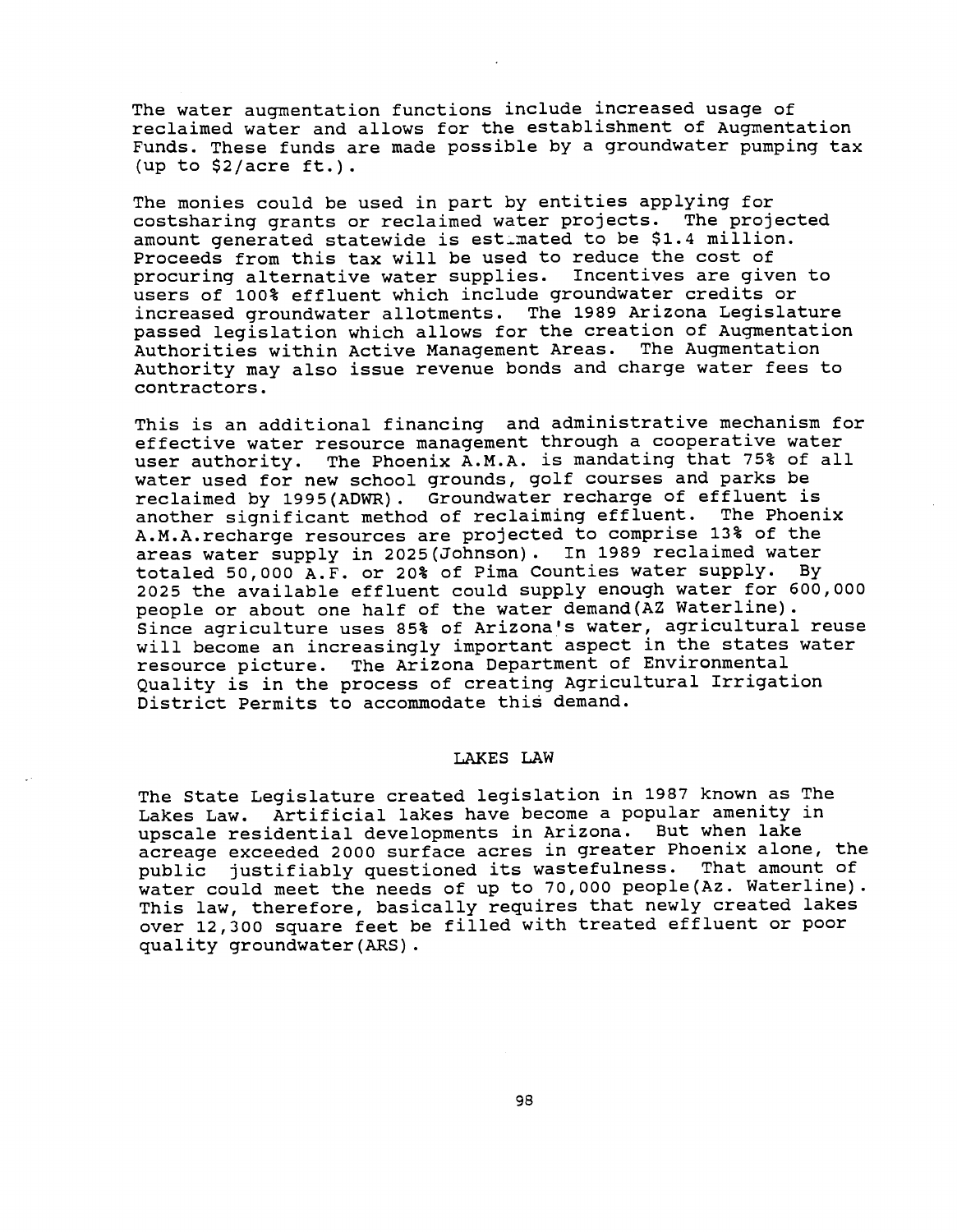### RECENT LEGISLATION

The State Legislature has passed two laws in 1990 that also encourage reclamation. One allows for groundwater credits when effluent is substituted. The second law authorizes Water Augmentation Authorities which would assist water users in their<br>augmentation efforts. This new statute essentially creates a wholesale water utility that could issue revenue bonds to finance water reuse and effluent recharge projects. It also allows for effluent "exchanges", treatment, and delivery of effluent for industrial and urban uses.

### THE LONG DECISION

In 1989, a major Arizona Supreme Court decision has thrown the regulatory and legal status of effluent into a quandary. The case involved farmers and an environmentally -conscious developer who felt that the current contract between the cities and The<br>Palo Verde Nuclear Plant was unfair. The contract was written Palo Verde Nuclear Plant was unfair. in 1973, when effluent was not considered to be the valuable resource it is today. The contract ties up the majority of all metropolitan Phoenix's cities effluent, at a very low cost, for a 5 -unit nuclear plant. This would have been the largest nuclear plant in the world. But only three reactors were built. The result-Palo Verde uses only about half of the 105000 a.f. it is entitled to. The remainder is discharged into the dry salt river and subsequently used by farmers. The court decided the following:

- 1. The farmers receipt of the effluent is an act of grace.
- 2. Effluent is neither surface water nor groundwater but is <sup>a</sup> "noxious byproduct of sewage treatment ".
- 3. Cities (the usual owners of effluent) have broad and literally unrestricted powers over effluent, dictating where and how effluent will be used.
- 4. The Arizona Department of Water Resources (ADWR) has no control over effluent resources -which seriously limits its ability to enforce and achieve the objectives of water conservation specifically the halting of groundwater depletion and its associated problems of increased pumping costs and earth fissures which the Az. Geological Survey calls "a significant geologic hazard in Az. "(SLAFF)

The supreme court has really forced the legislature's hand to clarify and focus on a new definition for effluent and accompanying legislation to enforce it. We must begin to recognize the importance of reclaimed water as a proven, dependable, predictable and growing natural recourse not just a "noxious by-product."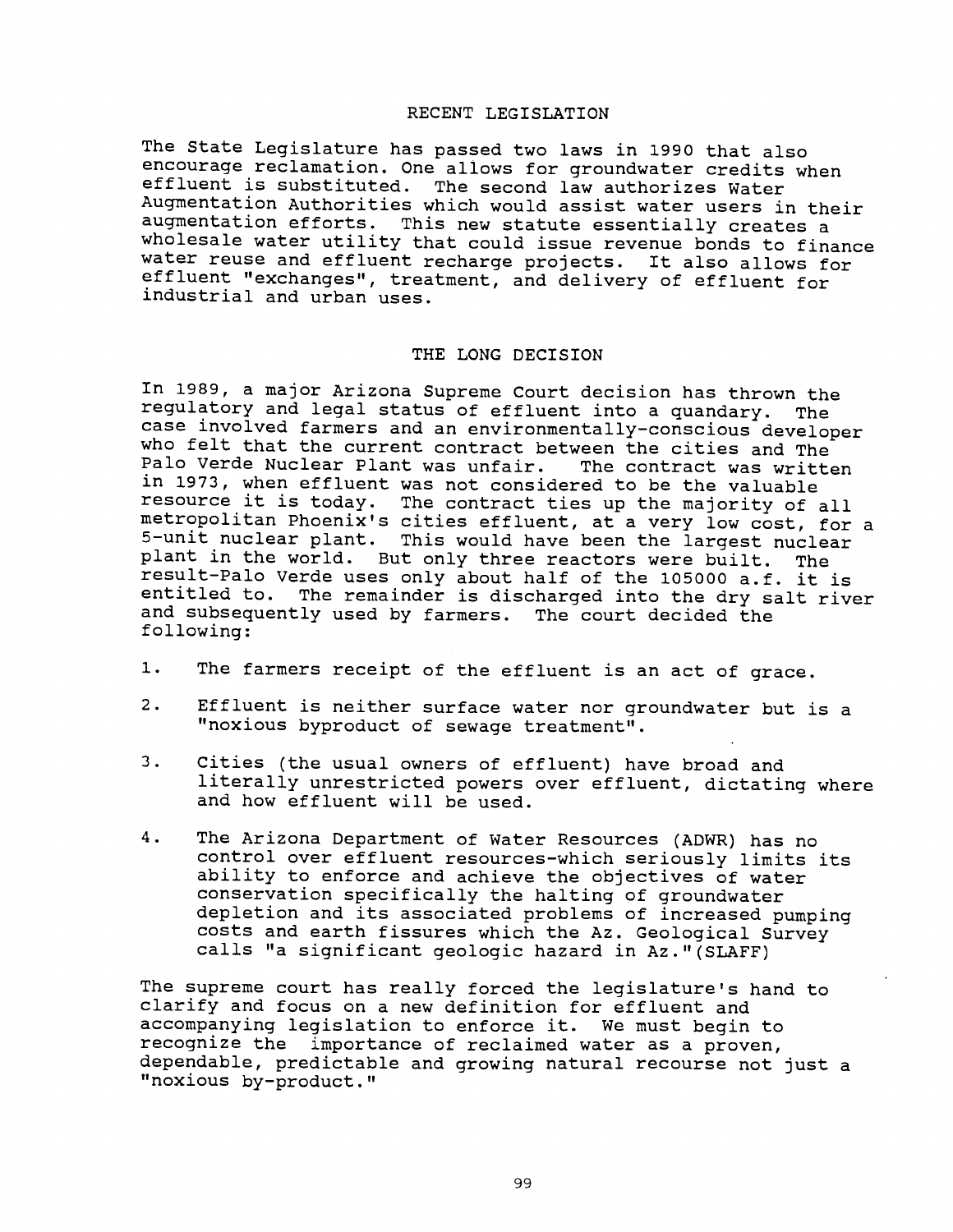#### ENVIRONMENTAL QUALITY ACT

In 1986 Arizona established the Arizona Environmental Quality Act. The L.A. Times called this "The nation's toughest law to protect underground water." The law created the Arizona Department of Environmental Quality (ADEQ) It strengthened existing groundwater protection law establishing an Aquifer Permit Protection Program.

The law gave ADEQ the power to "promote and recommend.. reuse . . consistent with environmental quality policies" (ARS). The reuse permit process is far more streamlined and easier to obtain because it requires fewer financial, technical and hydrogeological requirements. However, all applicants must prove through a water balance that no discharges into aquifers or surface waters will occur. The water balance ensures a 100% consumptive use of the reclaimed water with allowances made for evaporation.

### CURRENT AND PROJECTED USES IN ARIZONA

Arizona has been a leader in the use of reclaimed water dating back to 1926, when the Grand Canyon National Park began operations of the first engineered wastewater reclamation plant in the U.S. (Fleming). Currently, the state has a water ski facility, the world's tallest fountain, and numerous artificial wetlands which partly or wholly use reclaimed water. Proposed projects include the Tempe Rio Salado project which will reclaim the normally dry Salt River creating a series of parks and water features that will tie into Arizona State University's Sun Devil Stadium and golf course.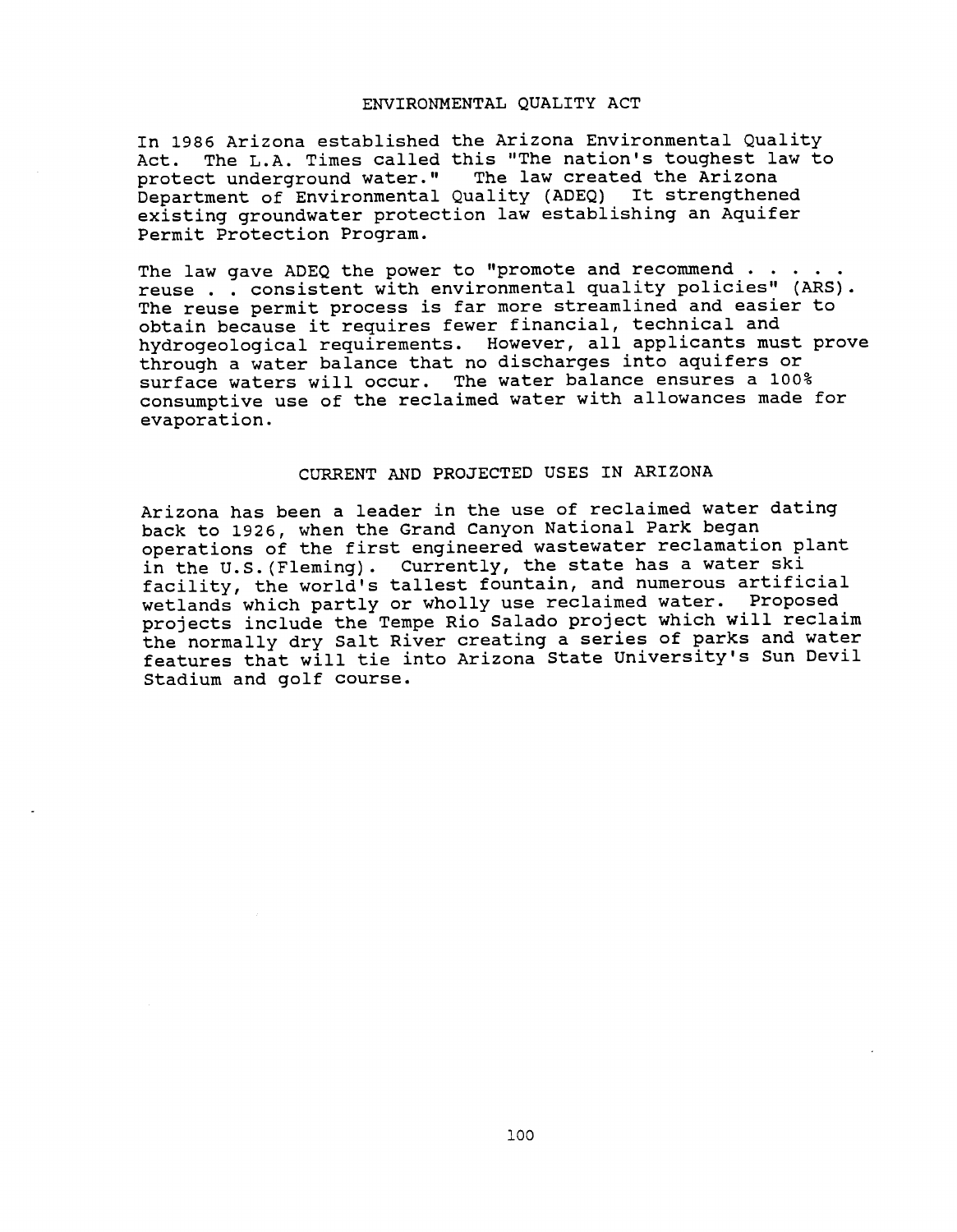# Current and Future Arizona Projects TABLE I

| Area          | 1990 Usage A.F | Purposes                                                  | Comments/Future                           |
|---------------|----------------|-----------------------------------------------------------|-------------------------------------------|
| Phoenix       | 164,000        | Agricultural                                              | Potable in 2020                           |
| Nuclear Plant |                | Palo Verde 40,000 a.f. Electricity<br>Generation          |                                           |
| Scottsdale    | 1,200          | Parks, Golf                                               | 100%                                      |
| Tempe         | None           | Parks, Golf<br>Rio Salado Project                         | 100%                                      |
| Mesa          | 9,400          | Parks, Golf Courses 23% in 2035                           |                                           |
| Goodyear      | None           | Parks, Freeways                                           | 100% in 1922                              |
| Glendale      | None           | Lakes, Golf,<br>Parks, Schools, Medians                   | 75% goal                                  |
| Chandler      | 2,400          | Residential, Parks,<br>Lakes, Golf, Industrial<br>Cooling |                                           |
| Tucson        | 7,000          | Golf, Parks, Lakes,<br>Farms, Recharge                    | 20% now 50%<br>in 2002<br>Potable in 2050 |

## PROPOSED REUSE RULE ADOPTION STATUS

Arizona is currently revising and updating its reuse rules. Current draft thinking includes the following:

- 1. Proposing strict effluent quality standards for fishable lakes.
- 2. Making a clear distinction between Reuse Permitting and Aquifer Protection Permits i.e. Wastewater plants will get APPs and either the owner of the reuse site or the purveyor of the reclaimed water will get the reuse permit.
- 3. Proposing a classification system for reclaimed water. This would be a unit treatment process approach to assure effluent quality and public health protection.
- 4. Addition of new beneficial uses for reclaimed water.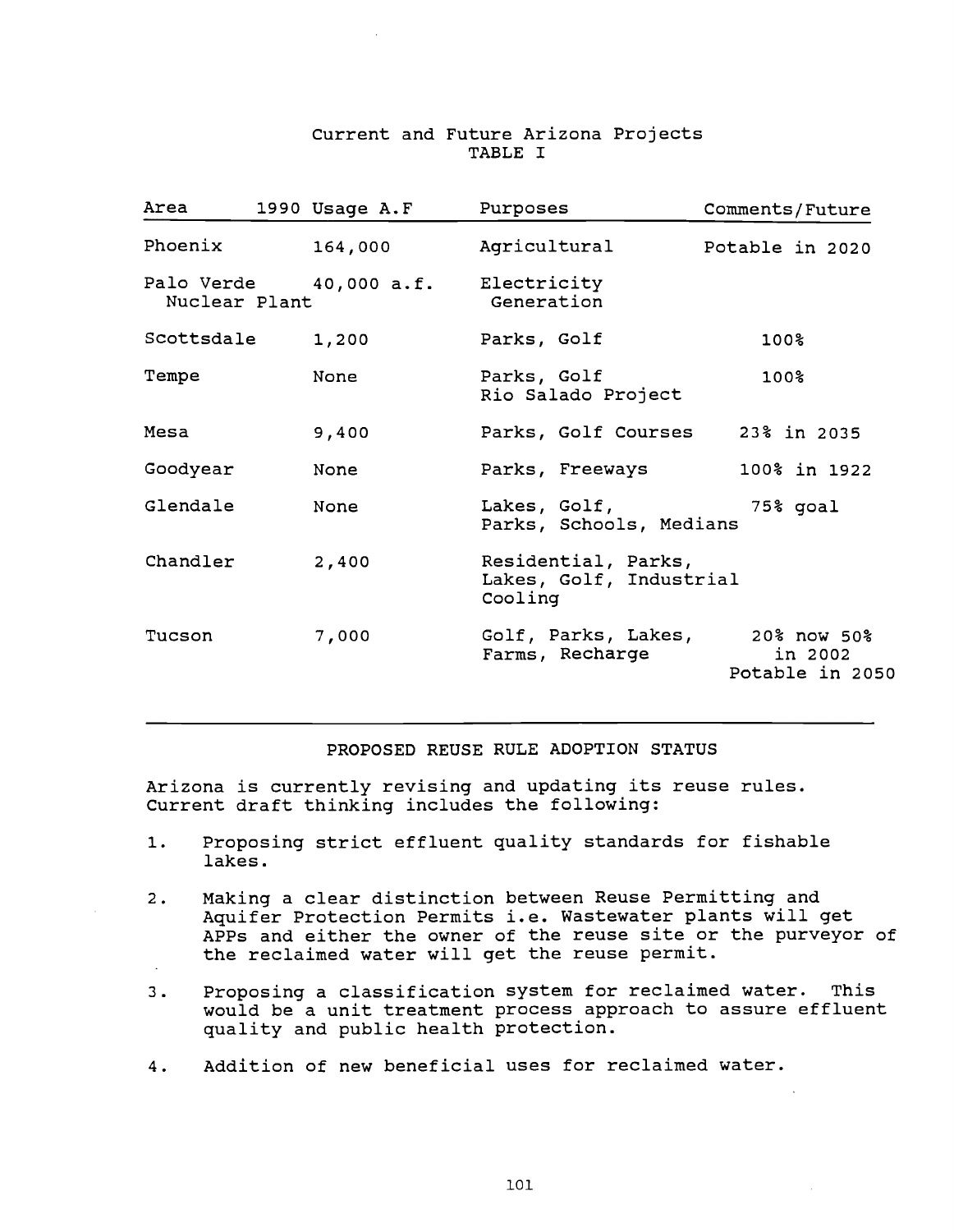- 5. Eliminating most pathogenic microbial limits except if required by the department.
- 6. Dropping the ban on direct potable usage.
- 7. Tightening fecal coliform requirements.
- 8. Adopting four Permit Types 1) Individual 2) General 3) Municipal 4) Irrigation District.

These rules apply to water quality issues, however, water quantity and new definitions for reclaimed water still await pending legislative action and AZ Department of Water Resources (ADWR) rule making processes.

#### THE FUTURE

The use of reclaimed water in Arizona will grow to an enormous extent in the future. Why? Here are some reasons:

- 1. It is a cost effective. State surface an aquifer water quality standards are becoming increasingly more stringent. Discharge to washes or any discharge that could potentially reach the aquifer are becoming either impractical or<br>impossible. These involve acquiring a National Poll These involve acquiring a National Pollution Discharge Elimination System (NPDES) Permit or an Aquifer Protection Permit (APP). Both of these involve more time and generally involve more technical and hydrogeological requirements.
- 2. Most reliable, easily planned water resource.
- 3. The current environmental trend promoting conservation.
- 4. The only growing water resource available to water resource planners.
- 5. New laws continue to encourage or mandate water reuse. Maricopa County requires effluent or CAP for golf courses and large common areas (AZ Republic 12/4/90). Aquifer Protection Permits (APP) have some exemptions for reuse.
- 6. Increasingly stringent Arizona Department of Water Resources (ADWR) Management Plans in the major population centers of the state. These plans, backed up with the force of state law, call for continual reductions in cities water usage.
- 7. Water rights litigation, known as adjudication could potentially award more surface water rights to Indian Tribes. This would cause a greater strain on existing water supplies.
- 8. Aquifer Protection Permit (APP) exemptions for reuse.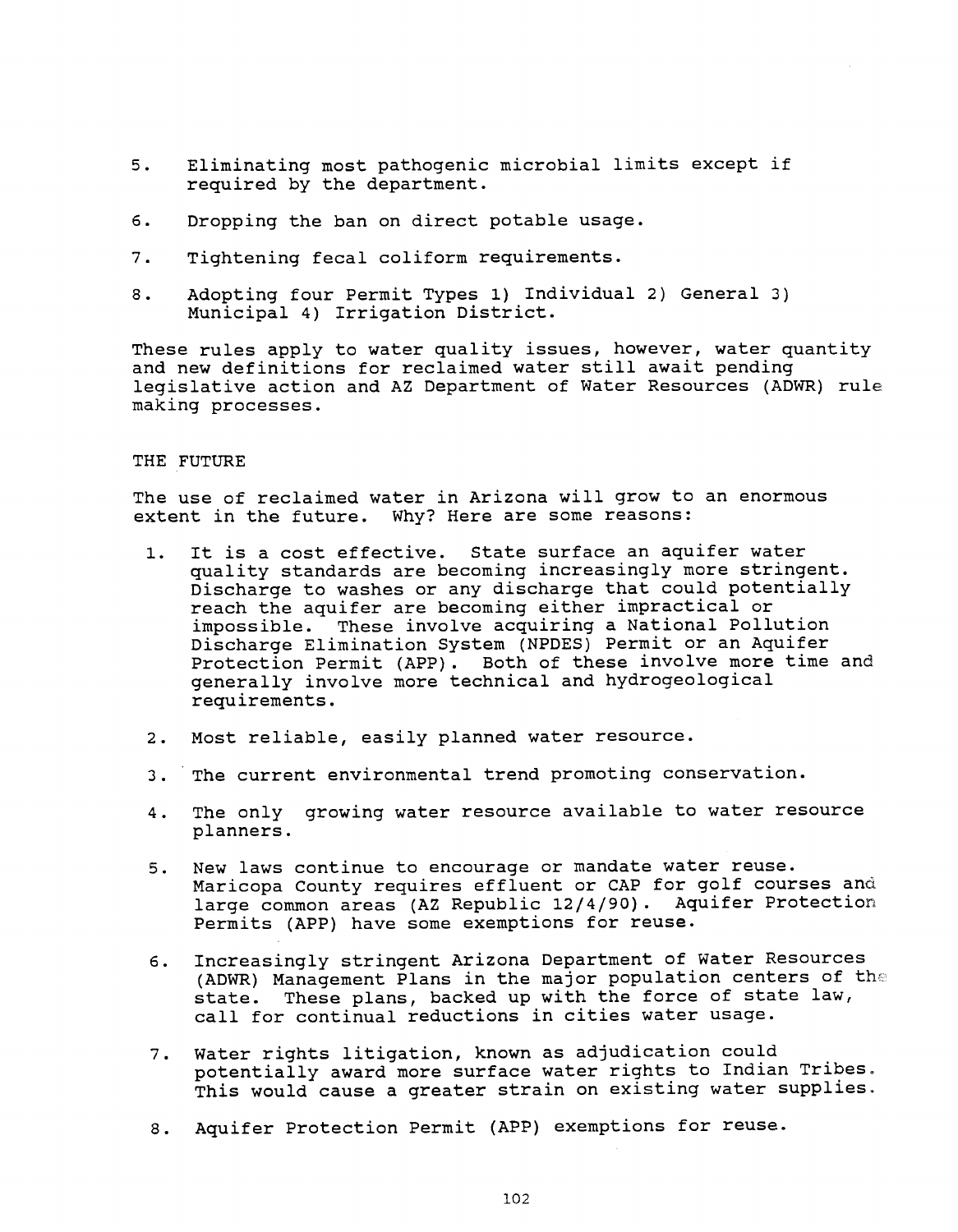- 9. Cities will be forced to charge more for potable water deliveries than for reclaimed water.
- 10. The creation of artificial wetlands, golf course water hazards, aesthic subdivision lakes & other "wet features" will continue to expand. Parched Arizona residents will either prefer or demand these amenities and the developers will continue to supply the demand.

#### CONCLUSION

Arizona's approach is simple. Provide for assured water supplies in the future, protect and ensure public health, maintain and improve scenic and environmental quality policies. Maintaining a desert lifestyle which uses and sometimes over uses our precious water resources can only be continued through encouraging and promoting the reuse of reclaimed water.

One of America's greatest once said "When the well's dry, we know the worth of water." The impact and importance of those words has never rung truer than today, even though Benjamin Franklin spoke them over 200 years ago. Lets reuse our water to its fullest extent possible, while protecting public health and environmental quality in the process.